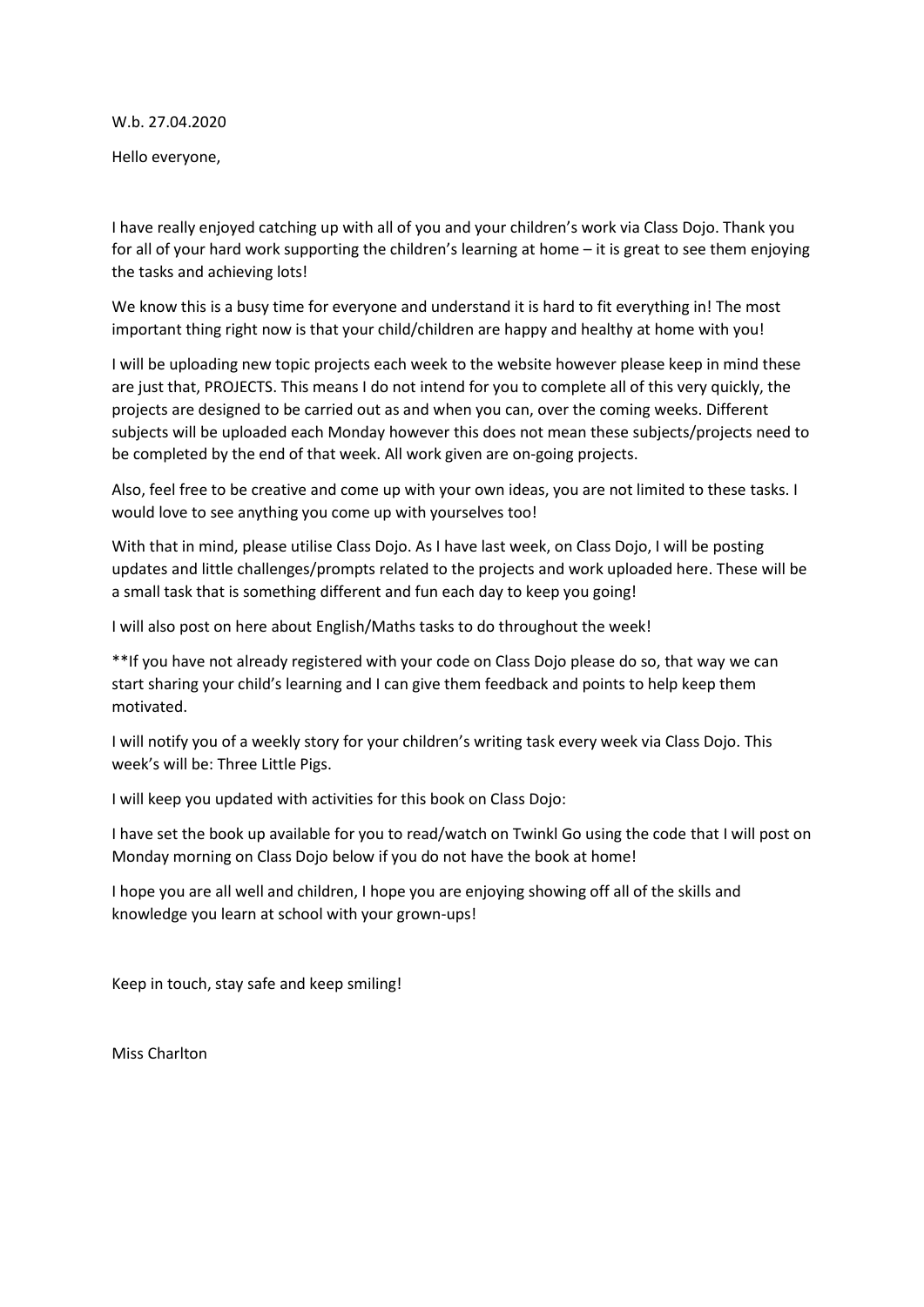#### *English*

*I* will update Class Dojo each week with a suggested book for that week (some of these *may be the same for two weeks dependent on the book). Once given the suggested book*  you can complete some of these suggested tasks using the week's book. I would usually *do these tasks in school with the children in the order they are written below so this may be a useful structure to follow. However, these are only suggestions please feel free to*  write your own ideas, follow your child's interests, do your own writing tasks etc, any *writing practice will help!!*

*Read it and discuss what is happening in each part, whilst you are reading try and make predictions about what might happen next, or what else the characters could do if they were in a different time or place.*

*In all writing we expect Year 1 children to be using capital letters, finger spaces and full stops. In story writing and description work we ask children to make their sentences as exciting as possible by using adjectives, verbs etc. We also encourage children to join simple sentences together using* 

*Suggested writing activities for story books:*

*Write a simple book review.*

- *Before reading or opening the book write your predictions about what might happen based on the title and the front cover images.*
- *Character description. In this we would expect to see simple sentences including adjectives. You could write about what the character looks like, what they wear, where they live, what they like to do etc.*
- *Setting description. Pick your favourite or the main setting in the book and describe it. It often helps to use your five senses to imagine you are in that setting and*  describe using each one for example 'All around me I can see fluffy clouds, there are bright white' and so on.
- *Planning a re-tell. Using pictures or words/notes list the key events in the story in the order that they happen.*
- *Re-tell the story. Writing in full sentences, use the plan/list of events you have recorded. Re-tell the story ensuring you include key events, all of the characters, the settings and the key things that the characters said and did.*
- *Creating your own character. Think about the story that you have read. Be creative*  and think about a new character you could add in to the story! Draw a picture of *your character and write a description to tell people what they are like and what they would do in the story.*
- *Create your own new setting. Think about the characters in the book, be creative and imagine a new setting you could take them all too. Write a setting description of your new setting.*
- *Create a different ending. Get creative and think about something different that the characters could do in the story. Write your own alternative version.*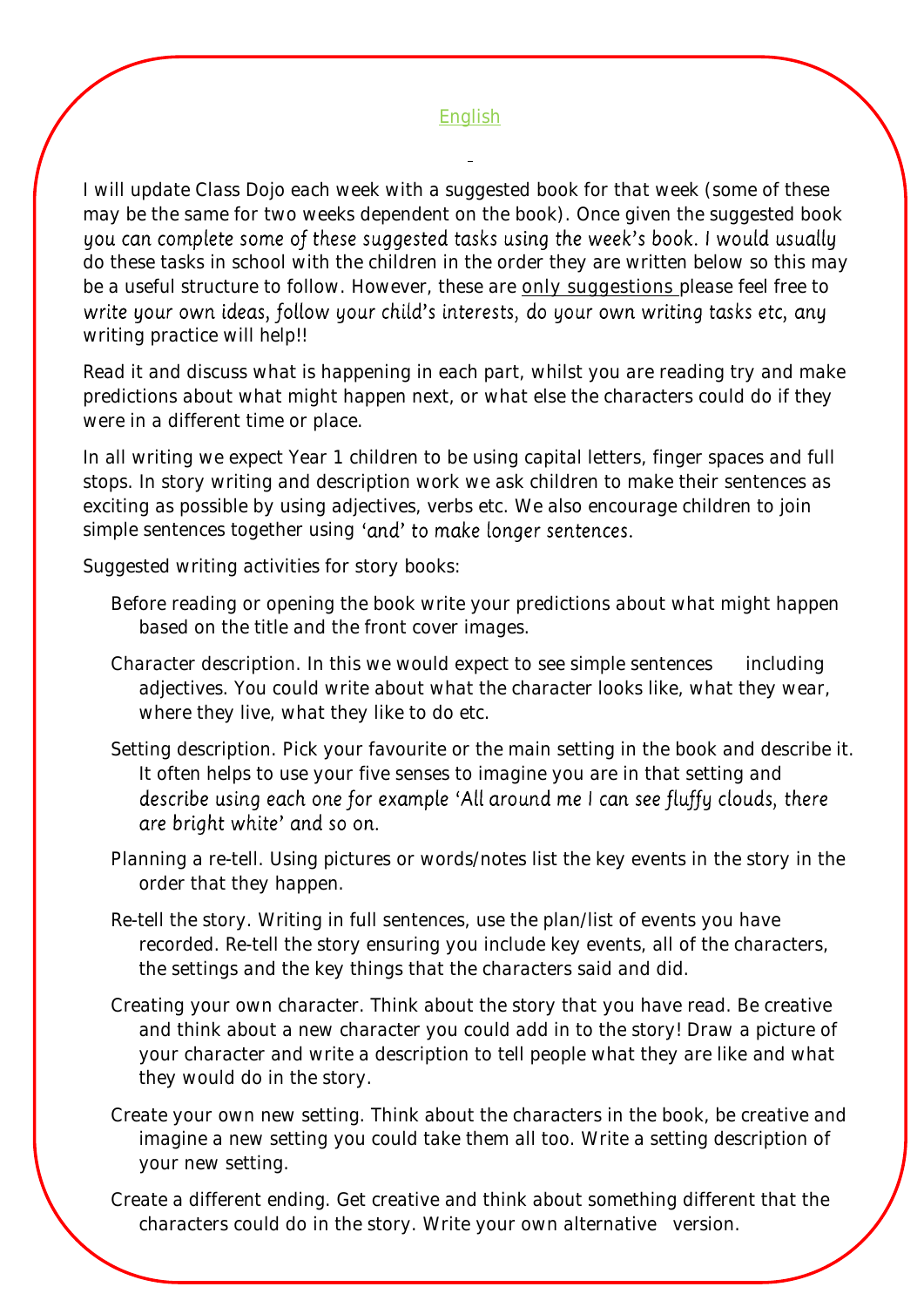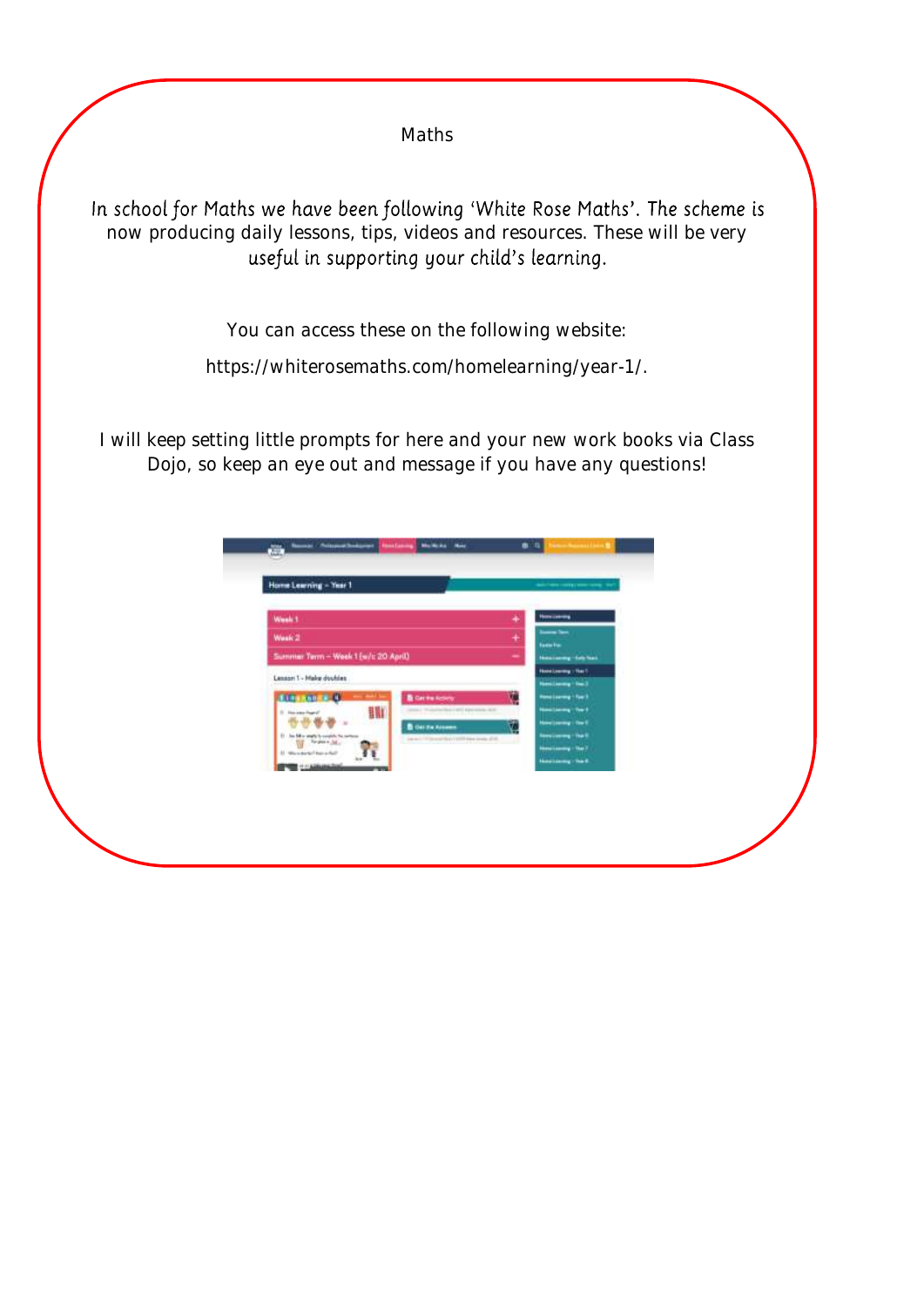

*Music.*



*In Year 1 for Music children should :*

- *Use their vocals expressively and creatively by singing songs and speaking chants and rhymes*
- *Listen with concentration and understanding to a range of music*
- *Play tuned and detuned instruments musically*
- *Experiment with, create, select and combine sounds.*

*(National Curriculum, 2014)*



*BBC Bitesize has music lessons available that you can access at home that you may find useful. Available on this link:* 

*https://www.bbc.co.uk/bitesize/tags/zjpqqp3/year-1-lessons/1*

*Additionally, the following link has Music resources and clips:*

*https://www.bbc.co.uk/bitesize/topics/zw2ntv4/resources/1*

*https://www.bbc.co.uk/games/embed/bring-thenoise?exitGameUrl=http%3A%2F%2Fbbc.co.uk%2Fteach%2Fbring-thenoise%2Feyfs-ks1-music-play-it-bring-the-noise%2Fz4sq92p*

*When listening to the clips/songs you can do the following tasks* 

- *Listen for the beat/pulse. Can you move with the pulse bouncing up and down, do actions to the pulse e.g clapping, patting your knees etc.*
- *Can you identify any parts of the song e.g the chorus*
- *Listen carefully, what instruments can you hear? This link may help you to identify them https://www.classicsforkids.com/music/instruments\_orchestra.php*
- *Listen carefully, how many vocals can you hear?*
- *Compare music types and discuss what you liked/disliked about a piece of music?*

*After you have completed your DT project to create a musical instrument (See separate sheet for task), you can then try performing some of these songs of* 

*Listen to and learn the words and sing along to the new songs!*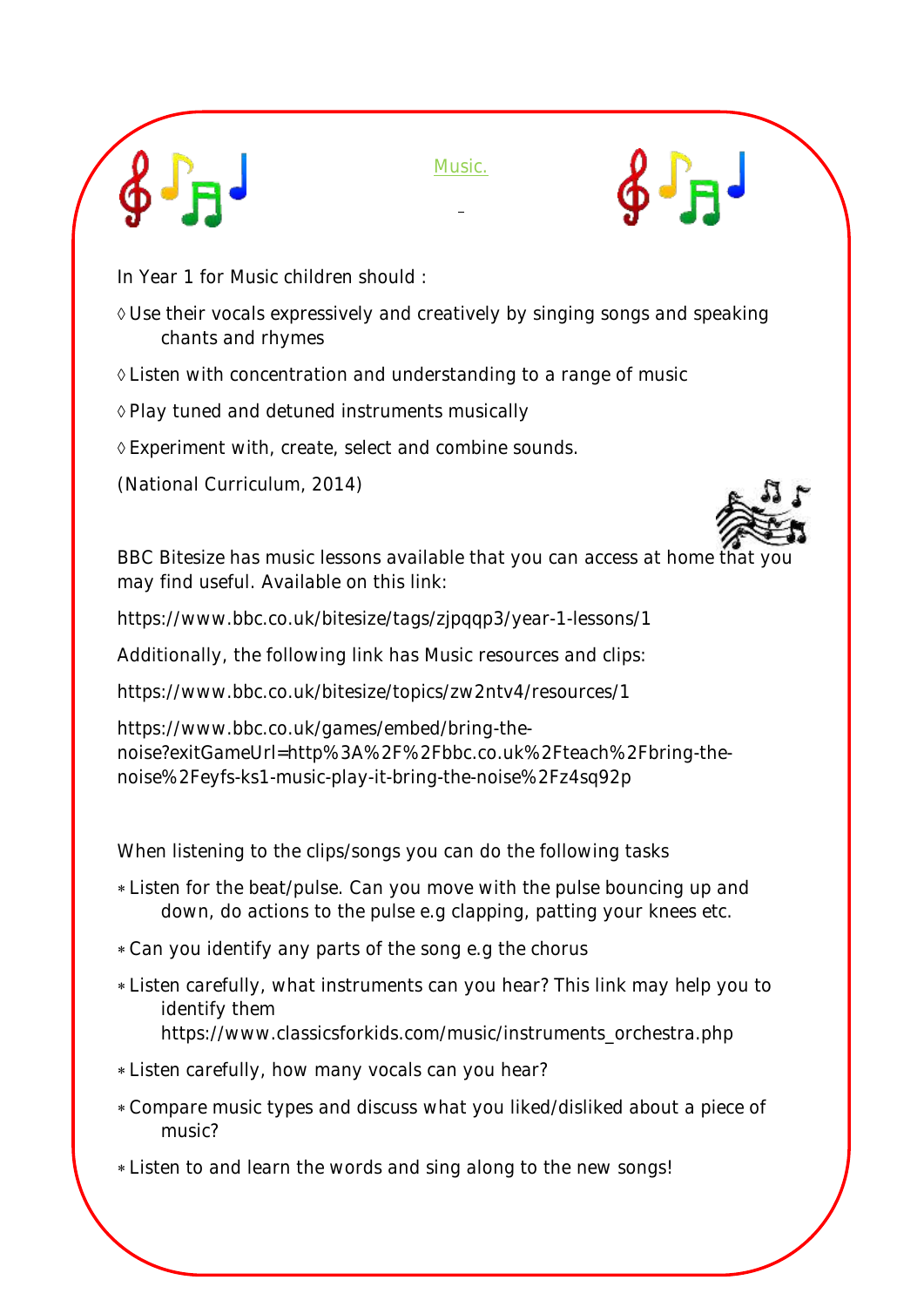# *Art/Design and Technology*



### *Project 3*

*Create your own musical instruments. Using materials and junk (for example old cereal boxes, cartons, tubes etc) that you have at home, your job is to create some musical instruments. You will have seen on your Music task that it says you could perform using your instruments in songs. Therefore, we need to make them first! Below are some pictures to give you some ideas.* Remember to think carefully about the *design process as follows.*

- *Research - During your music time look up different types of musical instruments and their names. Look closely at their structure and how they make sound.*
- ⇒ Design Draw and label a design of the instrument you would like to make, in this *step think carefully about the materials, their purpose and the overall structure and how you will build/join items together.*
- *Make Follow your design plan to join all of your materials together. Think carefully*  in this stage about the construction and if it is fit for purpose e.g won't break *apart when played with.*
- ⇒ Evaluate Take a look at your finished product. Write down what you like about and what you think went really well in the design and make process. Next write *what you think you would do differently/better next* the state of the *bur produce and enjoying using them in your music time. I look for a seing*  $2S$

















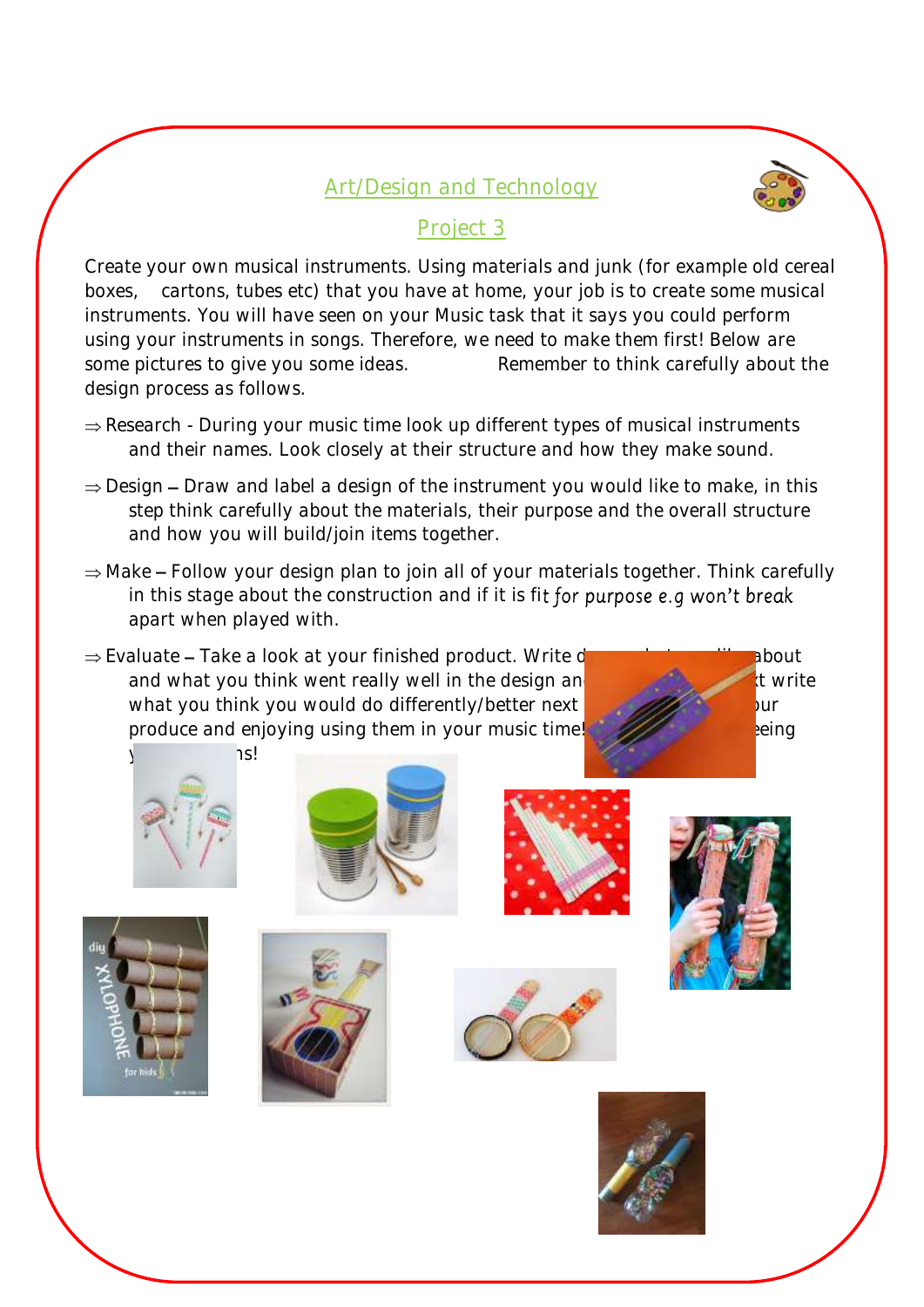*Computing* 

*Project 1*

*I expect you will be developing your computing skills daily using games such as Lexia and Numbots. It is very important that you remember to stay safe online. Think about everything we learnt on Safer Internet Day and make sure you always ask a grownup before using anything on the internet, and make sure your grown up knows what you are doing at all times online!*

*To develop your coding and programming skills I would like to direct you to the following website.* 

*https://www.barefootcomputing.org/homelearning?mc\_cid=b8b438bf50&mc\_eid=168dca3 dbb* 

On here there are a range of 'Learning Together Activities', 'Mini Missions' and 'Interactive Games'. All of these will support you in developing your coding and programming skills.

*Remember coding and programming is what we have done in school with BeeBots!*

*You can access these tasks/missions/games as and when you like online as part of your home learning. Keep an eye on Class Dojo and I will set you challenges from this Website to keep you going!* 

*Remember if you are worried about your child online:* 

At St Joseph's Catholic Primary School we advise the following websites, based on Government guidelines (02/04/2020) for reporting concerns and advice.

Reporting routes for children during school closures (age appropriate) :

CEOP[-https://www.ceop.police.uk/safety-centre/](https://www.ceop.police.uk/safety-centre/)

 $\Diamond$  Child Line

[https://www.childline.org.uk/?utm\\_source=google&utm\\_medium=cpc&utm\\_campaign=UK\\_GO\\_](https://www.childline.org.uk/?utm_source=google&utm_medium=cpc&utm_campaign=UK_GO_S_B_BND_Grant_Childline_Information&utm_term=role_of_childline&gclsrc=aw.ds&&gclid=EAIaIQobChMIlfLRh-ez6AIVRrDtCh1N9QR2EAAYASAAEgLc-vD_BwE&gclsrc=aw.ds) [S\\_B\\_BND\\_Grant\\_Childline\\_Information&utm\\_term=role\\_of\\_childline&gclsrc=aw.ds&&gclid=EAIa](https://www.childline.org.uk/?utm_source=google&utm_medium=cpc&utm_campaign=UK_GO_S_B_BND_Grant_Childline_Information&utm_term=role_of_childline&gclsrc=aw.ds&&gclid=EAIaIQobChMIlfLRh-ez6AIVRrDtCh1N9QR2EAAYASAAEgLc-vD_BwE&gclsrc=aw.ds) [IQobChMIlfLRh-ez6AIVRrDtCh1N9QR2EAAYASAAEgLc-vD\\_BwE&gclsrc=aw.ds](https://www.childline.org.uk/?utm_source=google&utm_medium=cpc&utm_campaign=UK_GO_S_B_BND_Grant_Childline_Information&utm_term=role_of_childline&gclsrc=aw.ds&&gclid=EAIaIQobChMIlfLRh-ez6AIVRrDtCh1N9QR2EAAYASAAEgLc-vD_BwE&gclsrc=aw.ds)

UK Safer Internet Centre<https://reportharmfulcontent.com/>

Reporting routes and advice for parents/carers:

CEOP[-https://www.ceop.police.uk/safety-centre/](https://www.ceop.police.uk/safety-centre/)

 $\Diamond$  Internet Matters

[https://www.internetmatters.org/?gclid=EAIaIQobChMIktuA5LWK2wIVRYXVCh2afg2aEAAYASAA](https://www.internetmatters.org/?gclid=EAIaIQobChMIktuA5LWK2wIVRYXVCh2afg2aEAAYASAAEgIJ5vD_BwE) [EgIJ5vD\\_BwE](https://www.internetmatters.org/?gclid=EAIaIQobChMIktuA5LWK2wIVRYXVCh2afg2aEAAYASAAEgIJ5vD_BwE)

London Grid for Learnin[g https://www.lgfl.net/online-safety/default.aspx](https://www.lgfl.net/online-safety/default.aspx)

Net Awar[e https://www.net-aware.org.uk/](https://www.net-aware.org.uk/)

Parent inf[o https://parentinfo.org/](https://parentinfo.org/) 

Think-u-kno[w https://www.thinkuknow.co.uk/](https://www.thinkuknow.co.uk/)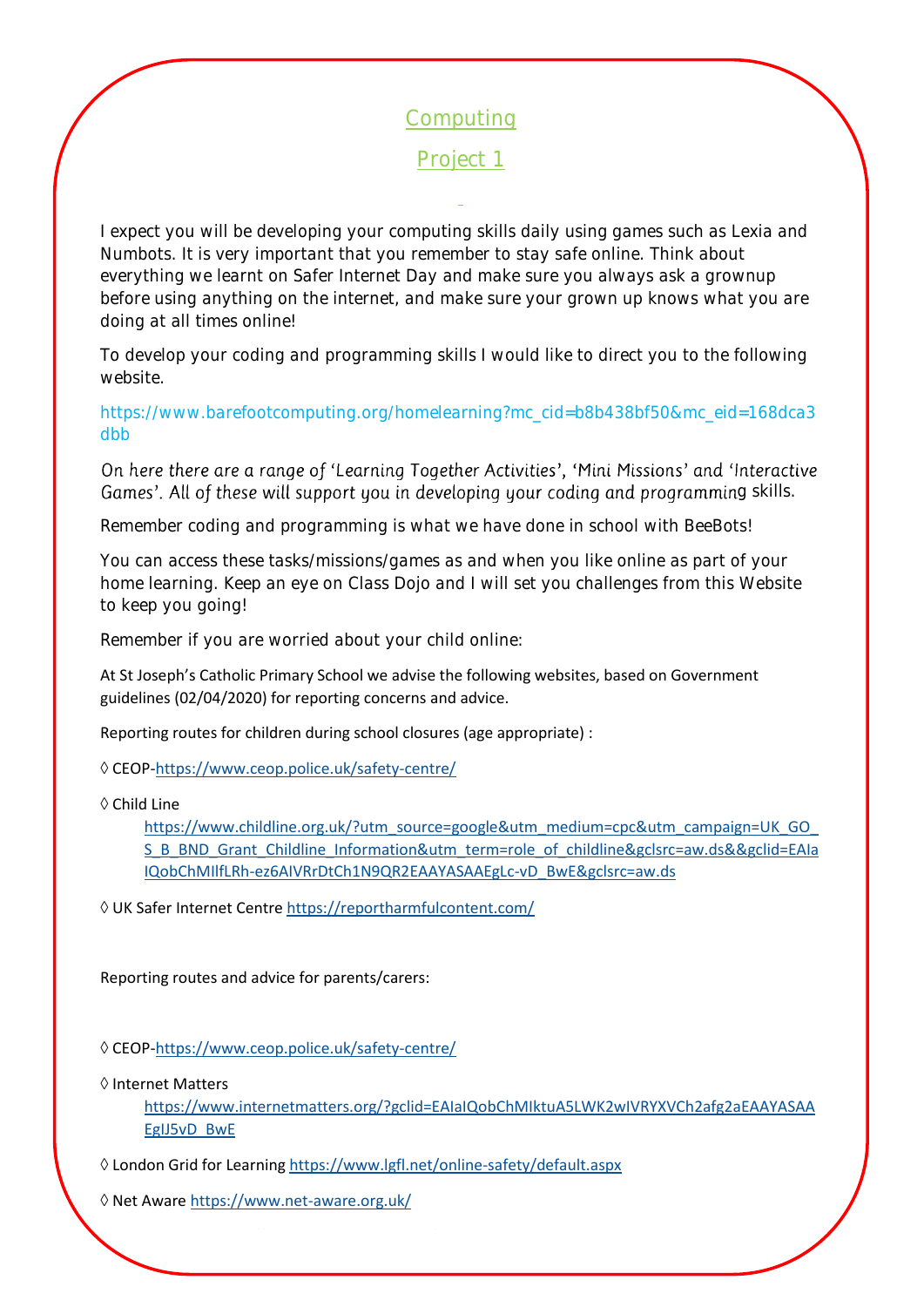# *Art*

## *Project 4*



*As part of your History work, you are researching life in the past and how times have changed. For Art, I would like you to use the images of Murton provided. I would like you to create two drawings of Murton. For the drawing in the past you can only use a writing pencil, you will notice this picture in in black and white. Therefore, use your writing pencil to sketch Murton, and add detail by pressing on harder or lighter with your pencil. You may want to have a practice doing this to see what different affects you can create using your pencil before you do it on your picture of Murton!* 

*Next look at the photo of modern day Murton. I would like you to compare this to the older image you have just drawn. Think about the differences, and all of the colours you can see in the modern day Murton. Using your pencil and colours, sketch Murton, today! I look forward to* 

*seeing your drawings and the differences on your drawing on the past to*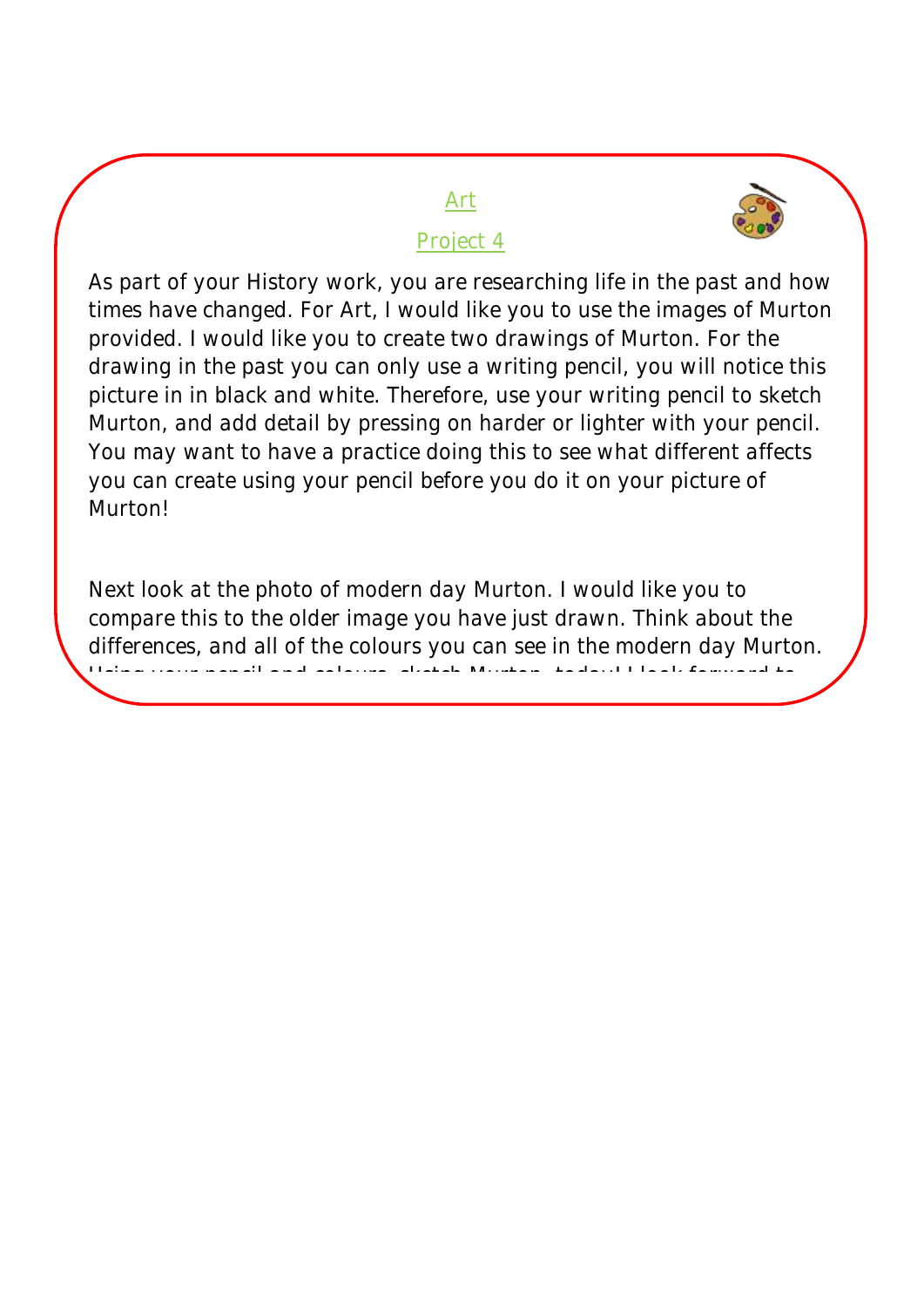